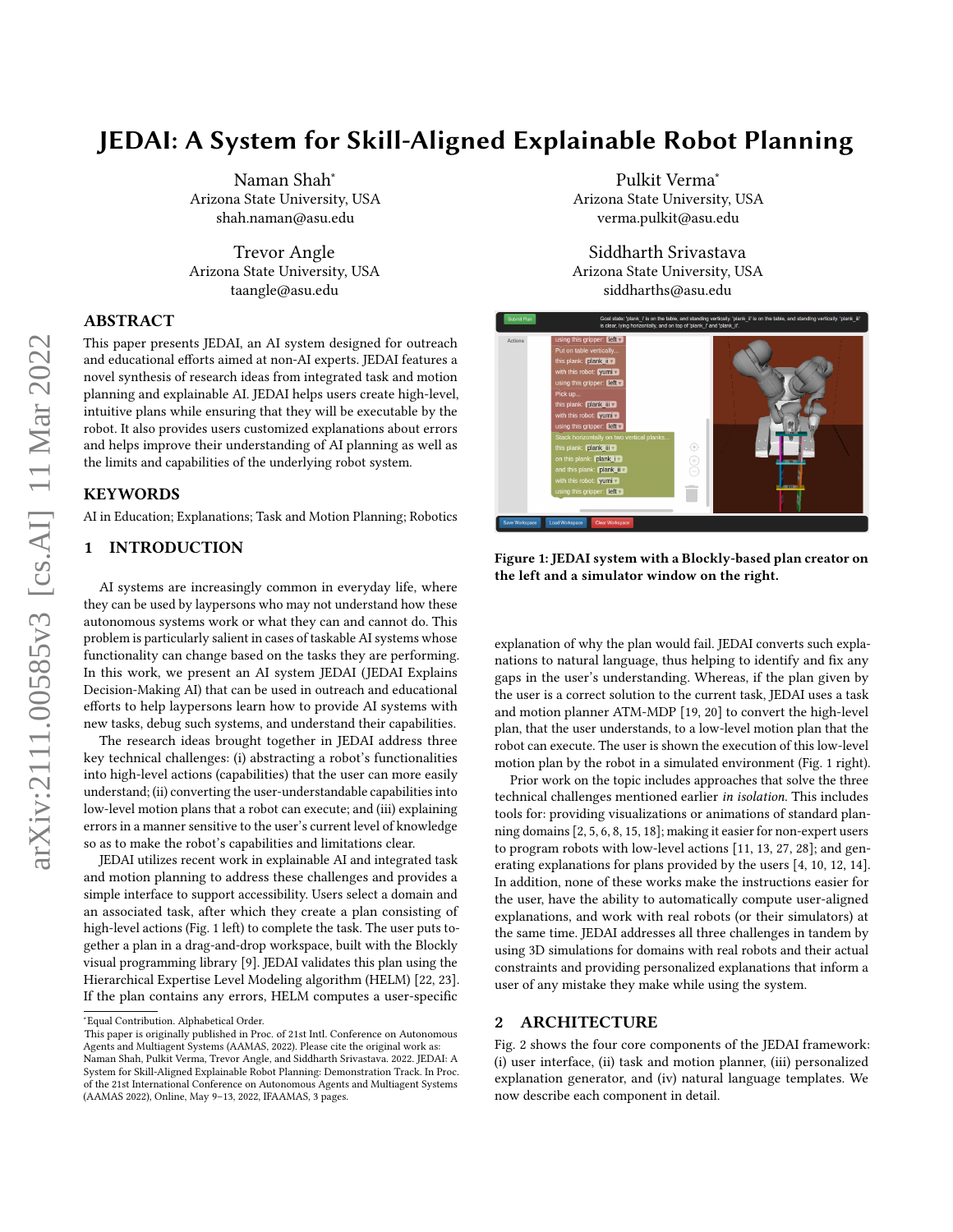<span id="page-1-1"></span>

Figure 2: Architecture of JEDAI showing interaction between the four core components.

User interface JEDAI's user interface (Fig. [1\)](#page-0-0) is made to be unintimidating and easy to use. The Blockly visual programming interface is used to facilitate this. JEDAI generates a separate interconnecting block for each high-level action, and action parameters are picked from drop-down selection fields that display type-consistent options for each parameter. Users can drag-and-drop these actions and select different arguments to create a high-level plan.

Personalized explanation generator Users will sometimes make mistakes when planning, either failing to achieve goal conditions or applying actions before the necessary preconditions are satisfied. For inexperienced users in particular, these mistakes may stem from an incomplete understanding of the task's requirements or the robot's capabilities. JEDAI assists users in apprehending these details by providing explanations personalized to each user.

Explanations in the context of this work are of two types: (i) non-achieved goal conditions, and (ii) violation of a precondition of an action. JEDAI validates the plan submitted by the user to check if it achieves all goal conditions. If it fails to achieve any goal condition, the user is informed about it. JEDAI uses HELM to compute user-specific contrastive explanations in order to explain any unmet precondition in an action used in the user's plan. HELM does this by using the plan submitted by the user to estimate the user's understanding of the robot's model and then uses the estimated model to compute the personalized explanations. In case of multiple errors in the user's plan, HELM generates explanation for one of the errors. This is because explaining the reason for more than one errors might be unnecessary and in the worst case might leave the user feeling overwhelmed [\[16\]](#page-2-18). An error is selected for explanation by HELM based on optimizing a cost function that indicates the relative difficulty of concept understandability which can be changed to reflect different users' background knowledge.

Natural language templates Even with a user-friendly interface and personalized explanations for errors in abstract plans, domain model syntax used for interaction with ATM-MDP presents a significant barrier to a non-expert trying to understand the state of an environment and the capabilities of a robot. To alleviate this, JEDAI uses language templates that use the structure of the planning formalism for generating natural language descriptions for goals, actions, and explanations. E.g., the action "pickup (plank\_i gripper\_left)" can be described in natural language as "pick up plank\_i with the left gripper". Currently, we use hand-written templates for these translations, but an automated approach can also be used.

Task and motion planner JEDAI uses ATM-MDP to convert the high-level plan submitted by the user into sequences of low-level primitive actions that a robot can execute.

ATM-MDP uses sampling-based motion planners to provide a probabilistically complete approach to hierarchical planning. Highlevel plans are refined by computing feasible motion plans for each high-level action. If an action does not accept any valid refinement due to discrepancies between the symbolic state and the low-level environment, it reports the failure back to JEDAI. If all actions in the high-level plan are refined successfully, the plan's execution is shown using the OpenRAVE simulator [\[7\]](#page-2-19).

Implementation Any custom domain can be set up with JEDAI. We provide five built-in domains, each with one of YuMi [\[1\]](#page-1-2) or Fetch [\[29\]](#page-2-20) robots. Each domain contains a set of problems that the users can attempt to solve and low-level environments corresponding to these problems. Source code for the framework, an already setup virtual machine, and the documentation are available at: <https://github.com/aair-lab/AAIR-JEDAI>. A video demonstrating JEDAI's working is available at: <https://youtu.be/MQdoikcnhbY>.

## 3 CONCLUSIONS AND FUTURE WORK

We demonstrated a novel AI tool JEDAI for helping people understand the capabilities of an arbitrary AI system and enabling them to work with such systems. JEDAI converts the user's input plans to low level motion plans executable by the robot if it is correct, or explains to the user any error in the plan if it is incorrect. JEDAI works with off-the-shelf task and motion planners and explanation generators. This structure allows it to scale automatically with improvements in either of these active research areas. JEDAI's vizualization-based interface could also be used to foster trust in AI systems [\[3\]](#page-2-21).

JEDAI uses predefined abstractions to verify plans provided by the user. In the future, we plan on extending it to learn abstractions automatically [\[21\]](#page-2-22). JEDAI could also be extended as an interface for assessing an agent's functionalities and capabilities by interrogating the agent [\[17,](#page-2-23) [25,](#page-2-24) [26\]](#page-2-25) as well as to work as an interface that makes AI systems compliant with Level II assistive AI – systems that makes it easy for operators to learn how to use them safely [\[24\]](#page-2-26). Extending this tool for working in non-stationary settings, and generating natural language descriptions of predicates and actions autonomously are a few other promising directions of future work.

# ACKNOWLEDGEMENTS

We thank Kiran Prasad and Kyle Atkinson for help with the implementation, Sarath Sreedharan for help with setting up HELM, and Sydney Wallace for feedback on user interface design. We also thank Chirav Dave, Rushang Karia, Judith Rosenke, and Amruta Tapadiya for their work on an earlier version of the system. This work was supported in part by the NSF grants IIS 1909370, IIS 1942856, IIS 1844325, OIA 1936997, and the ONR grant N00014-21-1-2045.

#### REFERENCES

- <span id="page-1-2"></span>[1] ABB. 2015. ABB YuMi - IRB 14000. [https:// new.abb.com/products/ robotics/](https://new.abb.com/products/robotics/collaborative-robots/irb-14000-yumi) [collaborative-robots/irb-14000-yumi](https://new.abb.com/products/robotics/collaborative-robots/irb-14000-yumi) (2015).
- <span id="page-1-0"></span>[2] Angeline Aguinaldo and William Regli. 2021. A Graphical Model-Based Representation for Classical AI Plans using Category Theory. In ICAPS 2021 Workshop on Explainable AI Planning.